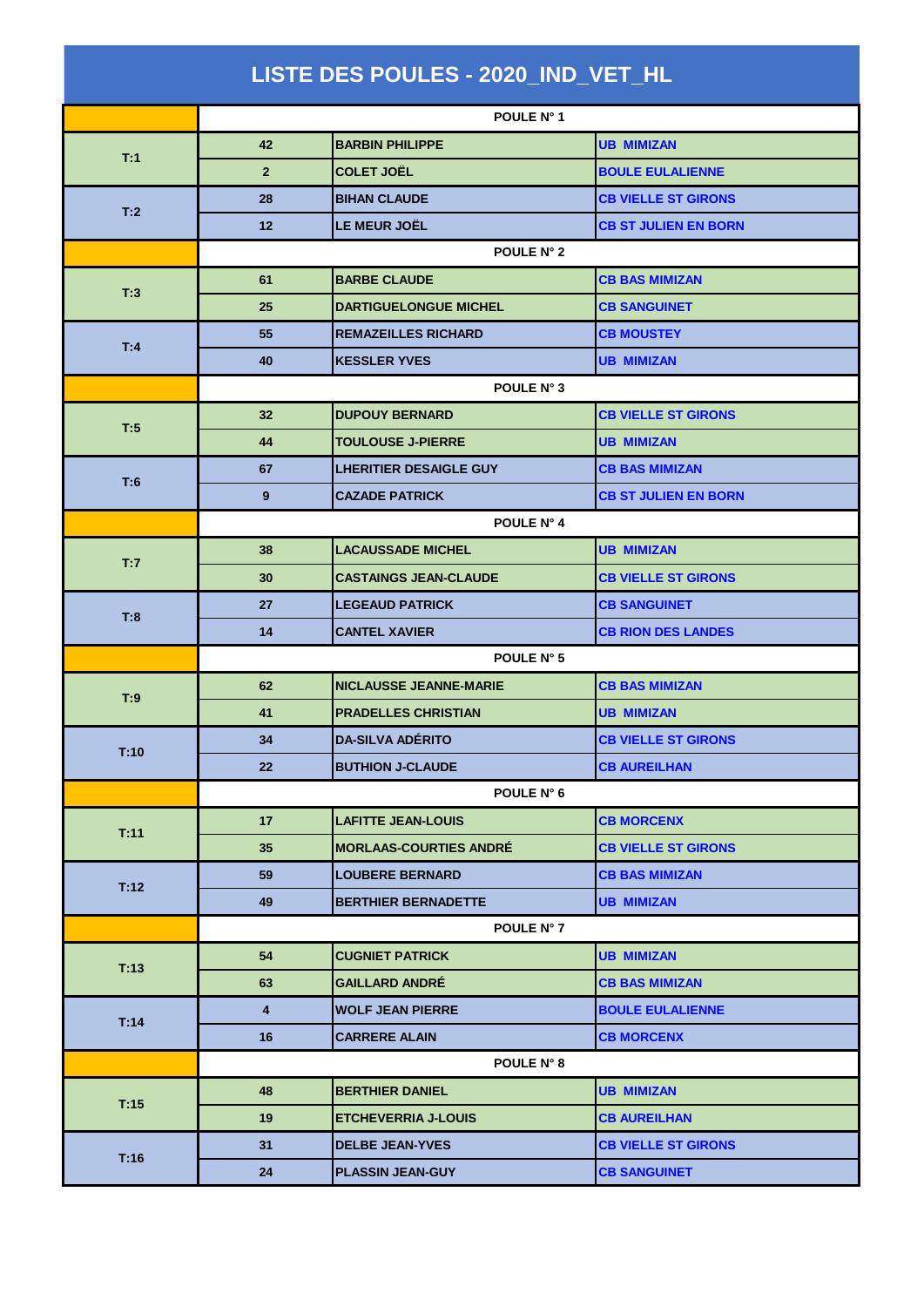|      | POULE N° 9      |                            |                             |
|------|-----------------|----------------------------|-----------------------------|
| T:17 | 50              | <b>ALAMO FRANÇOIS</b>      | <b>UB MIMIZAN</b>           |
|      | 8               | <b>CABALLERO J-BERNARD</b> | <b>CB MOUSTEY</b>           |
| T:18 | $5\phantom{.0}$ | <b>WOLF DANIELLE</b>       | <b>BOULE EULALIENNE</b>     |
|      | 65              | <b>LEQUET JACQUES</b>      | <b>CB BAS MIMIZAN</b>       |
|      | POULE N° 10     |                            |                             |
| T:19 | 15              | <b>CARTIER JACQUES</b>     | <b>CB RION DES LANDES</b>   |
|      | 68              | <b>GARCIA PATRICE</b>      | <b>UB MIMIZAN</b>           |
| T:20 | 52              | <b>LEFORT HUBERT</b>       | <b>UB MIMIZAN</b>           |
|      | 33              | <b>LASSERRE GÉRARD</b>     | <b>CB VIELLE ST GIRONS</b>  |
|      | POULE N° 11     |                            |                             |
| T:21 | 58              | <b>CROUZIER ROBERT</b>     | <b>CB BAS MIMIZAN</b>       |
|      | 20              | <b>ETCHEVERRIA JULIEN</b>  | <b>CB AUREILHAN</b>         |
| T:22 | 36              | PFEIFFER JEAN CLAUDE       | <b>CB VIELLE ST GIRONS</b>  |
|      | 46              | <b>LASSERRE ROBERT</b>     | <b>UB MIMIZAN</b>           |
|      | POULE N° 12     |                            |                             |
| T:23 | $\mathbf{3}$    | <b>COLET MARTINE</b>       | <b>BOULE EULALIENNE</b>     |
|      | 60              | <b>MONTOYA WILLIAM</b>     | <b>CB BAS MIMIZAN</b>       |
| T.24 | 21              | <b>LAGRUE ALAIN</b>        | <b>CB AUREILHAN</b>         |
|      | 47              | <b>ALAMO JEAN</b>          | <b>UB MIMIZAN</b>           |
|      | POULE N° 13     |                            |                             |
|      | 45              | <b>TOULOUSE DANIELLE</b>   | <b>UB MIMIZAN</b>           |
| T:25 | 11              | <b>DELGADO LOUIS</b>       | <b>CB ST JULIEN EN BORN</b> |
| T:26 | 26              | <b>BENOIST LAURENT</b>     | <b>CB SANGUINET</b>         |
|      | 56              | <b>DUPIN MICHEL</b>        | <b>CB BAS MIMIZAN</b>       |
|      | POULE N° 14     |                            |                             |
| T:27 | 10 <sub>1</sub> | <b>CAZENAVE ALAIN</b>      | <b>CB ST JULIEN EN BORN</b> |
|      | 23              | <b>BERGE WILLIAM</b>       | <b>CB SANGUINET</b>         |
|      | 43              | <b>FOURCADE MICHEL</b>     | <b>UB MIMIZAN</b>           |
| T:28 | 29              | <b>CARRE JOSICK</b>        | <b>CB VIELLE ST GIRONS</b>  |
|      |                 | POULE N° 15                |                             |
| T:29 | 51              | <b>LEBRETON MARC</b>       | <b>UB MIMIZAN</b>           |
|      | 6               | <b>KOLLE MICHEL</b>        | <b>BOULE EULALIENNE</b>     |
| T:30 | 57              | <b>BLANCHARD REMY</b>      | <b>CB BAS MIMIZAN</b>       |
|      | $\overline{7}$  | <b>CITRAIN DOMINIQUE</b>   | <b>CB LABOUHEYRE</b>        |